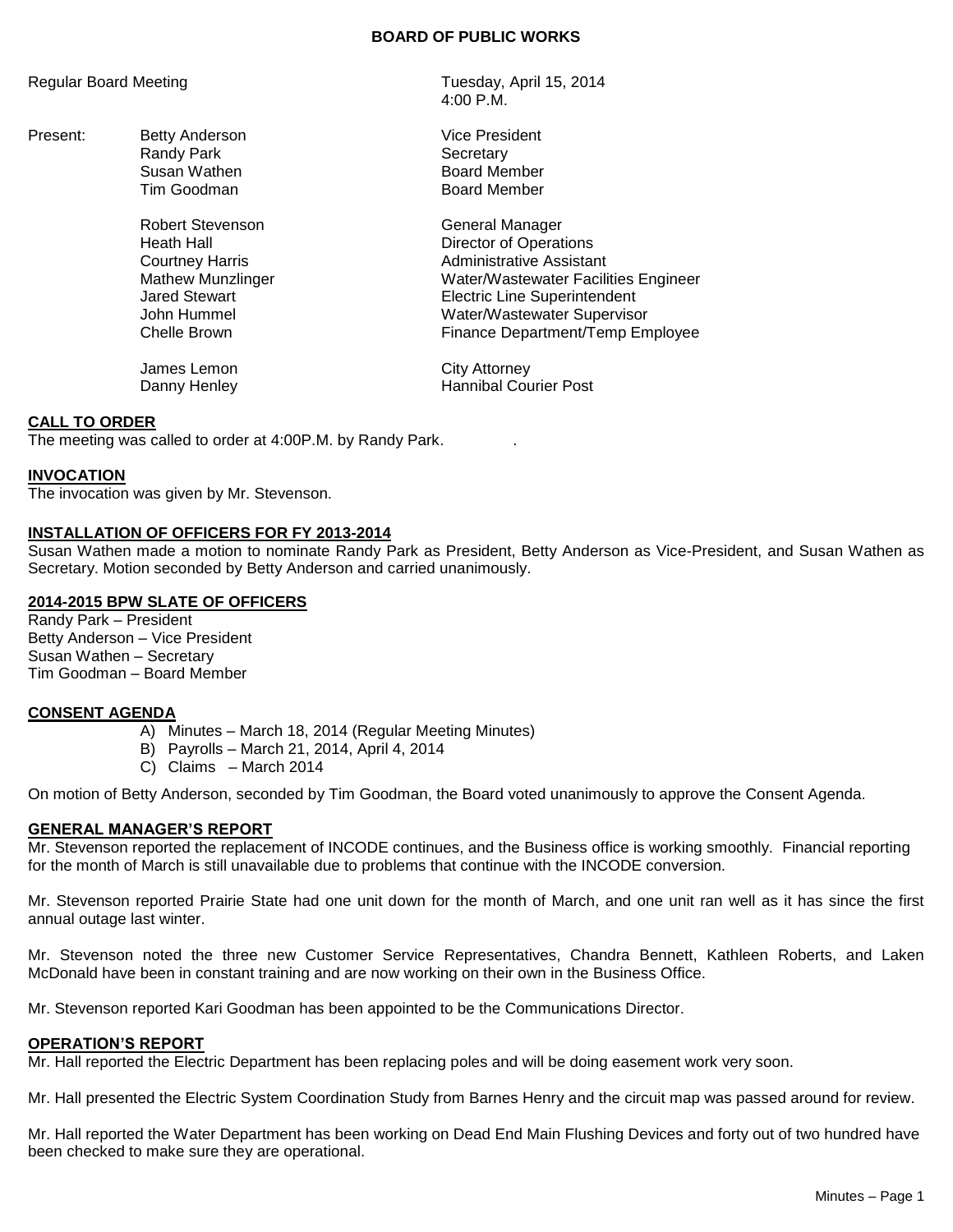Mr. Hall reported the fire hydrant testing will be done every two years and will not be done this year as discussed with the Hannibal Fire Chief.

Mr. Hall noted the Sewer department had two Sanitary Sewer Overflows, and there have been a total of three SSO's for the year.

Mr. Hall reported the Wastewater Treatment Plant is having trouble with the clarifier, and now the repairs have been made.

# **PROJECTS REPORT**

Mathew Munzlinger presented the Board with an updated progress report of ongoing projects. This includes projects from the Water System and Water Treatment Plant, as well as the Sewer System and Wastewater Treatment Plant. Mr. Munzlinger noted the progress of these projects and studies is acceptable and will continue as weather permits.

On motion of Susan Wathen, seconded by Betty Anderson, the Board voted unanimously to approve the Regular Reports.

## **OLD BUSINESS – 2014-2015 OPERATING BUDGET**

Mr. Stevenson presented the 2014-2015 Operating Budget Version 4B. The Electric, Water, and Sewer budgets were reviewed and discussed.

On motion of Tim Goodman, seconded by Susan Wathen, the Board voted unanimously to approve the 2014-2015 Operating Budget as presented.

# **FINAL CONTRACT RALLS COUNTY PWSD No. 1/IDEAL VILLA**

Matthew Munzlinger presented an agreement the HBPW has developed with PWSD No. 1 of Ralls County to treat the sewage generated by the portion of the Ideal Villa Subdivision that is currently using a sand filter. This agreement is a result of several months of work by both parties and benefits both entities. The contract has been reviewed and it is the staff's recommendation to approve the agreement.

On motion of Susan Wathen, seconded by Tim Goodman, the Board voted unanimously to approve the final contract with Ralls County PWSD No. 1/Ideal Villa.

# **NEW BUSINESS**

# **CONSTRUCTION SERVICES AGREEMENT – WWTP G&D BUILDING PROJECT**

Matthew Munzlinger reported the current agreement with Black & Veatch concludes with the execution of a construction contract to complete the improvements to the G&D Building. An attached scope was reviewed of services to complete during the construction phase for a not-to-exceed cost of \$267,200.00. Mr. Munzlinger recommended the contract be approved to complete these construction phase services.

On motion of Betty Anderson, seconded by Susan Wathen, the Board voted unanimously to approve the Construction Services Agreement regarding the G&D Building Project.

## **AFFIDAVIT OF WORK AUTHORIZATION – SRF WATER BONDS**

Matthew Munzlinger reported the HBPW will be required to designate an "Authorized Representative" to act on the Board's behalf by signing paperwork and being the main point of contact regarding the SRF Water Bonds.

On motion of Betty Anderson, seconded by Tim Goodman, the Board voted unanimously to approve the General Manager, Robert Stevenson to be the authorized representative for the HBPW regarding the SRF Water Bonds.

## **CITY ATTORNEY – PENDING MATTERS**

NONE

# **COMMENTS FROM AUDIENCE**

NONE

# **GENERAL DISCUSSION**

Mr. Stevenson handed out information to each board member on the National APPA Conference for review. The conference will be held in early June in Denver, CO.

# **SPECIAL BOARD MEETING TO AWARD WWTP G&D BUILDING BID – WEEK OF 4/28/14**

Mr. Stevenson made a recommendation to have a Special Board Meeting on Tuesday, April 29, 2014 at 5:00p.m. The board members unanimously agreed to hold the meeting at that time to award the G&D Building Bid.